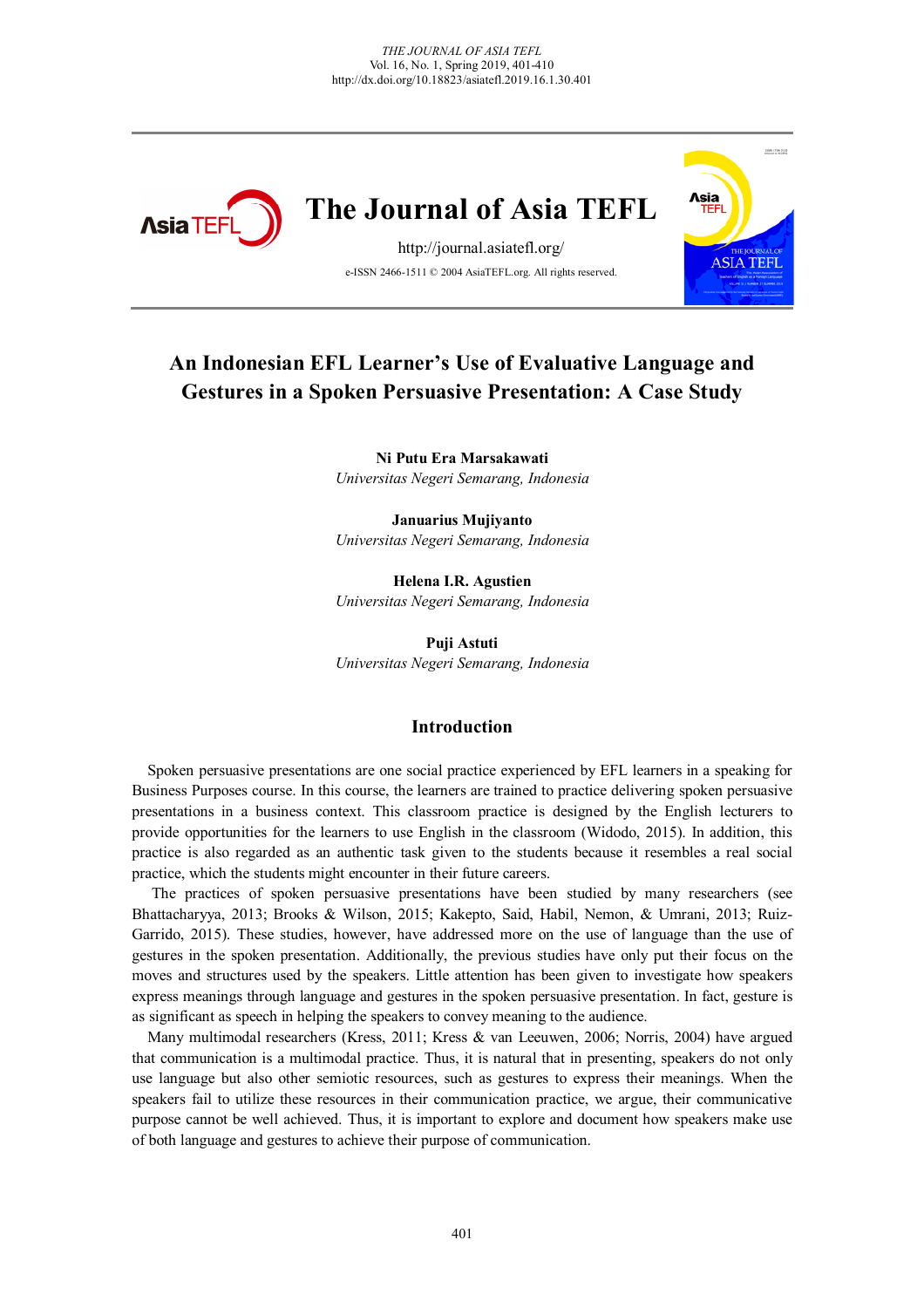This area of research is important in order to inform the EFL classroom practices on the importance of providing explicit linguistic and gestural resources for learners to create a well-argued persuasive text. To fill this need, we conducted a case study aimed at reporting how an Indonesian EFL learner made use of his language and gestures to express his interpersonal meanings in his spoken persuasive presentation.

#### **Theoretical Framework**

#### **Evaluative Language**

Evaluative language is a linguistic system used by language users to convey their interpersonal meanings (Martin & White, 2005). It is divided into three domains: Attitude, Engagement, and Graduation. Attitude is a subsystem of evaluative language that can be used by the language users to express their positive and negative emotions. Attitude has three sub-divisions: Affect, Judgement, and Appreciation. Engagement deals with sourcing attitudes and the play of voices around opinions in discourse. It consists of four taxonomies: Proclaim, Disclaim, Entertain, and Attribute. Graduation is used to grade phenomena whereby feelings are amplified and categories blurred. It has two sub-categories: Focus and Force.

#### **Evaluative Gesture**

Rooted in Martin and White's (2005) framework of evaluative language, Hood (2011) has developed a gestural typology of evaluative resources. Similar to the subsystem of evaluative language, the subsystem of evaluative gestures consists of three domains: Attitude, Engagement, and Graduation. With regard to the evaluative gesture, Hood (2011) divides two domains of Attitude: Positive and Negative. This is because gestures generally signify either a positive or negative attitude (Pan, 2016). With regard to engagement, Hood (2011) broadly classifies Engagement resources into two areas: Expansion and Contraction. To analyze Graduation via gesture, Hood (2011) classifies Graduation into Focus and Force.

#### **Methodology**

In this study, we employed a qualitative case study by using a videography research design. This research design was considered suitable because it allowed us to capture not only what the participant said but also what the participant did (Knoblaunch & Schnettler, 2012). Most notably, this research design could record both language and gestures used by the participant in a more detailed and reliable way.

#### **Participants**

There was one participant chosen in this case study. He was a semester IV student majoring in Speaking for Business Purposes. He was selected by administering a purposive sampling technique. The criteria for selecting the participant were: a) he was officially registered as an English DIII student majoring in Speaking for Business Purposes course in one of the State Universities in Bali, Indonesia, b) he did not have experience working in business industries. This information was gained through administering an interview with the participant, c) he had good English proficiency. This information was gathered by examining the participant's speaking scores in previous Speaking Courses, asking the lecturers in the department informally about which students had good English proficiency in the class, and interviewing the participant to assess his English proficiency.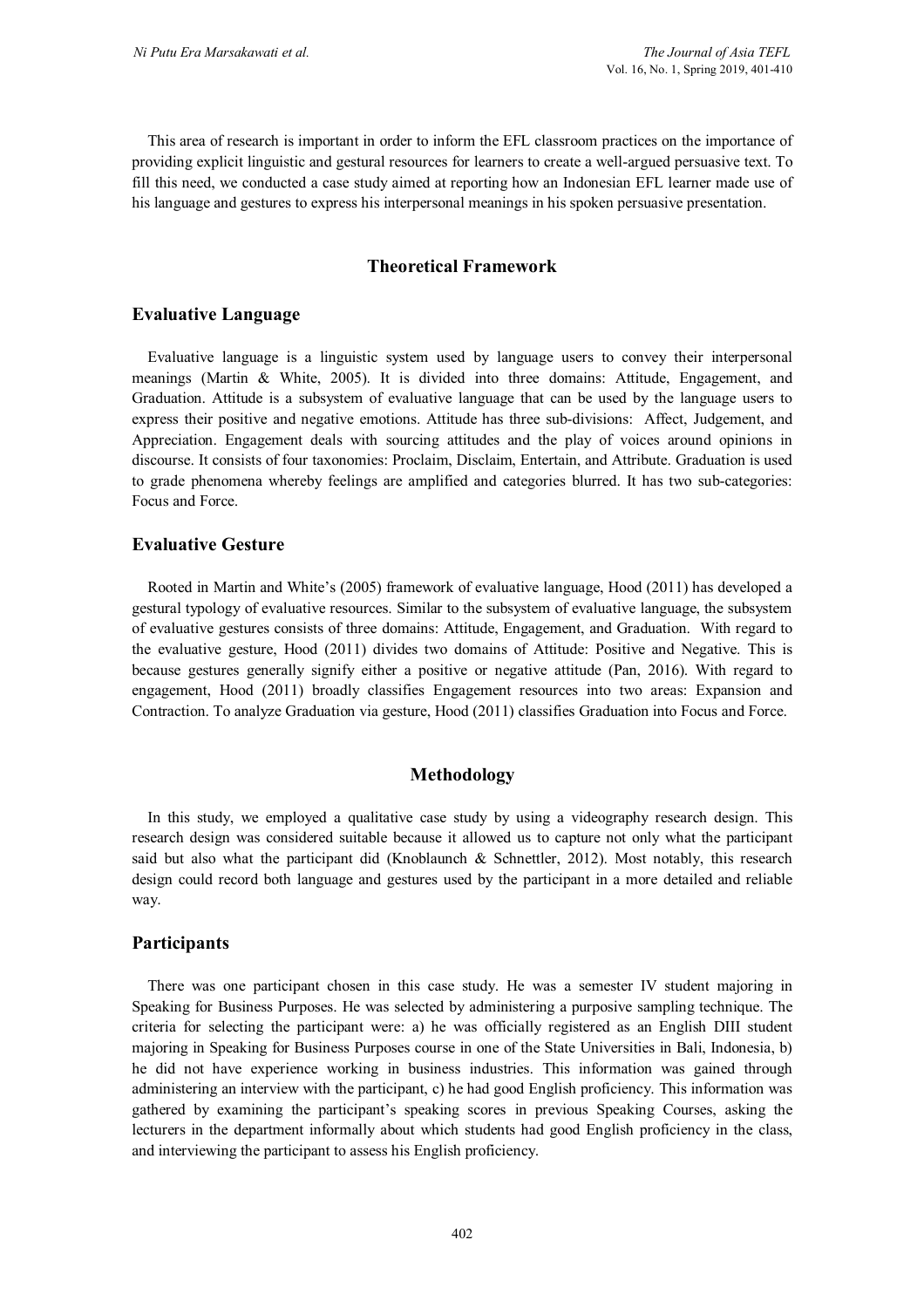# **Data Collection**

Video recording was employed to collect data. In the beginning, we video recorded all students (12 students) majoring in the Speaking for Business Purposes course. We video recorded the students' performances when they were delivering their spoken persuasive presentations in the classroom. To avoid video reactivity, we introduced the students with the tools used to collect our data and we informed them about our purpose for coming to their classroom. We familiarized the students with the tools in order to avoid research bias. Due to time constraints, only one out of those twelve students' performances was used as the data source.

#### **Data Analysis**

The following steps were used to analyze the data: (i) selecting data. Having gained the collected data, not all of them were included in the data analysis. The analysis only covered the one who met the preestablished conditions in the purposive sampling criteria; (ii) transcribing data. Transcribing multimodal texts was a demanding process because we needed to transcribe not only the language but also the gestures produced by the participant; (iii) analyzing the language used by the participants. We categorized the clauses based on the Appraisal system consisting of Attitude, Engagement, and Graduation. In doing this, we were helped by the Appraisal analysis proposed by Martin and White (2005); (iv) coding kinds of gestures into presenting action, representing action, and indexical action; (v) categorizing gestures into typology of evaluative gesture proposed by Hood (2011), and (vi) re-reading the findings to ensure that they were relevant to the research objective.

#### **Trustworthiness**

In order to maintain the trustworthiness of our research, we employed three strategies proposed by Creswell (2007, p. 207): method triangulation, peer-debriefing, and external audit. With regard to method triangulation, we employed an observation technique to support data that were collected from video recording. In this case, we sat at the back of the room, took the role as non-participant observers, who observed the research participant's performance when he was delivering a spoken persuasive presentation. In relation to peer-debriefing, we worked with two other researchers who conducted research in the same area as us. We arranged special days to meet in order to discuss and review our findings together. The two other researchers provided us with feedback in relation to our data interpretation. With regard to the external audit, we asked an external auditor to examine both the process and product of our research.

#### **Findings and Discussion**

# **Evaluative Language Employed by the Indonesian EFL Learner in the Spoken Persuasive Presentation**

Our data analysis revealed that the research participant used three areas of evaluative language in his spoken persuasive presentation: Attitude, Engagement, and Graduation. Each type of evaluative language is presented as follows.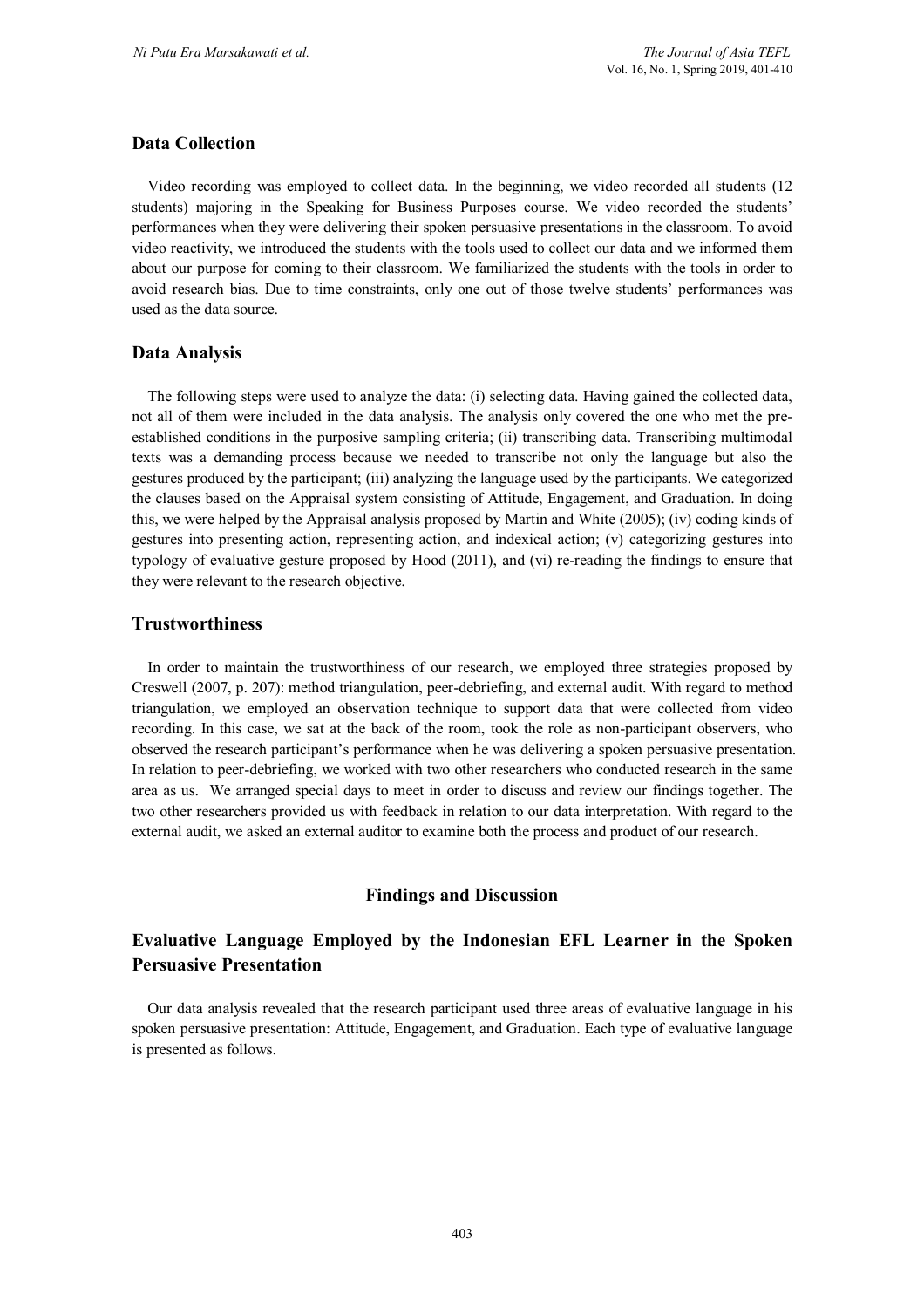# **Attitude**

Attitude is one type of evaluative language used by our research participant to convey his feelings. In this study, he employed two kinds of Attitude: Appreciation and Affect. Each of which is presented here.

*Appreciation.* Appreciation was the most frequent type of evaluative language used by the participant. Appreciation refers to resources used to transform feelings into propositions about the value of things (Martin & White, 2005). This system allowed him to show his feelings about things (e.g., the product). Appreciation has three areas of evaluation: Reaction (has to do with attention and emotional impact), Composition (has to do with the perceptions o f proportionality and detail in a thing), and Valuation (has to do with the assessment o f the social significance o f things). Examples of Appreciation in our participant's data can be seen as follows.

- 1. Today, in this good occasion, I would like to explain our brand new smart phone product
- 2. So, this is the most unique and special smartphone
- 3. Our smartphone is covered by strong material
- 4. This innovation is a very great innovation
- 5. That will make the result of the picture blurry

Examples 1-5 show that the participant used lexis *good, unique, special, strong,* and *great* for Appreciation resources*.* The register *good* was used to appraise the circumstance, the register *unique, special,* and *strong* were used to appraise the smartphone, and the lexis *great* was used to appraise the phenomenon. These registers were used to show Reaction in relation to the quality of the appraised things. In addition to the positive Reaction, he also used negative Reaction as shown in example 5. The lexis *blurry* was used to appraise the other product negatively. The participant used all these Appreciation registers to arouse the audiences' interests to buy the product.

*Affect.* Affect was the second most frequent type of Attitude resources used by the participant. Affect is concerned with positive and negative responses and dispositions. This includes registers used to show positive and negative feelings in three domains: Un/Happiness (whether the appraiser is happy or sad), In/Security (whether the appraiser is confident or anxious) and Dis/Satisfaction (whether the appraiser is interested or bored) (Martin & White, 2005). Examples of Affect are shown as follows.

- 6. So, you can use this smartphone all day long without any worries about low battery
- 7. You don't need to worry about it (the damaged ram or the damaged processor)
- 8. Well, are you interested in it ladies and gentlemen?

The underlined words were used to show feelings or emotions. The register *worry* in example 6 and 7 was used to show his feelings of security about the product. The lexis *interested* in example 8 was used to show a feeling of satisfaction about the product. All these underlined registers were used to convince the audience to buy the product.

Our research findings concerning the use of Attitude resources in the persuasive text were not quite in line with the study conducted by Liu (2013). In Liu's (2003) study, her research participant employed all Attitude resources as proposed by Martin and White (2005). In so doing, her research participant could produce a powerful persuasive text. This is in line with Yang's (2016) argument that evaluative resources are regarded as a significant component in the persuasive texts, more importantly in a promotional genre because these resources could help the language users to convince their listeners.

On the contrary, compared to Liu's (2013) study, our research participant seemed to produce fewer Attitude resources. Instead of using all resources in the typology of Attitude, he only employed two of them: Appreciation and Affect. Additionally, a delicate analysis of each of this subsystem also revealed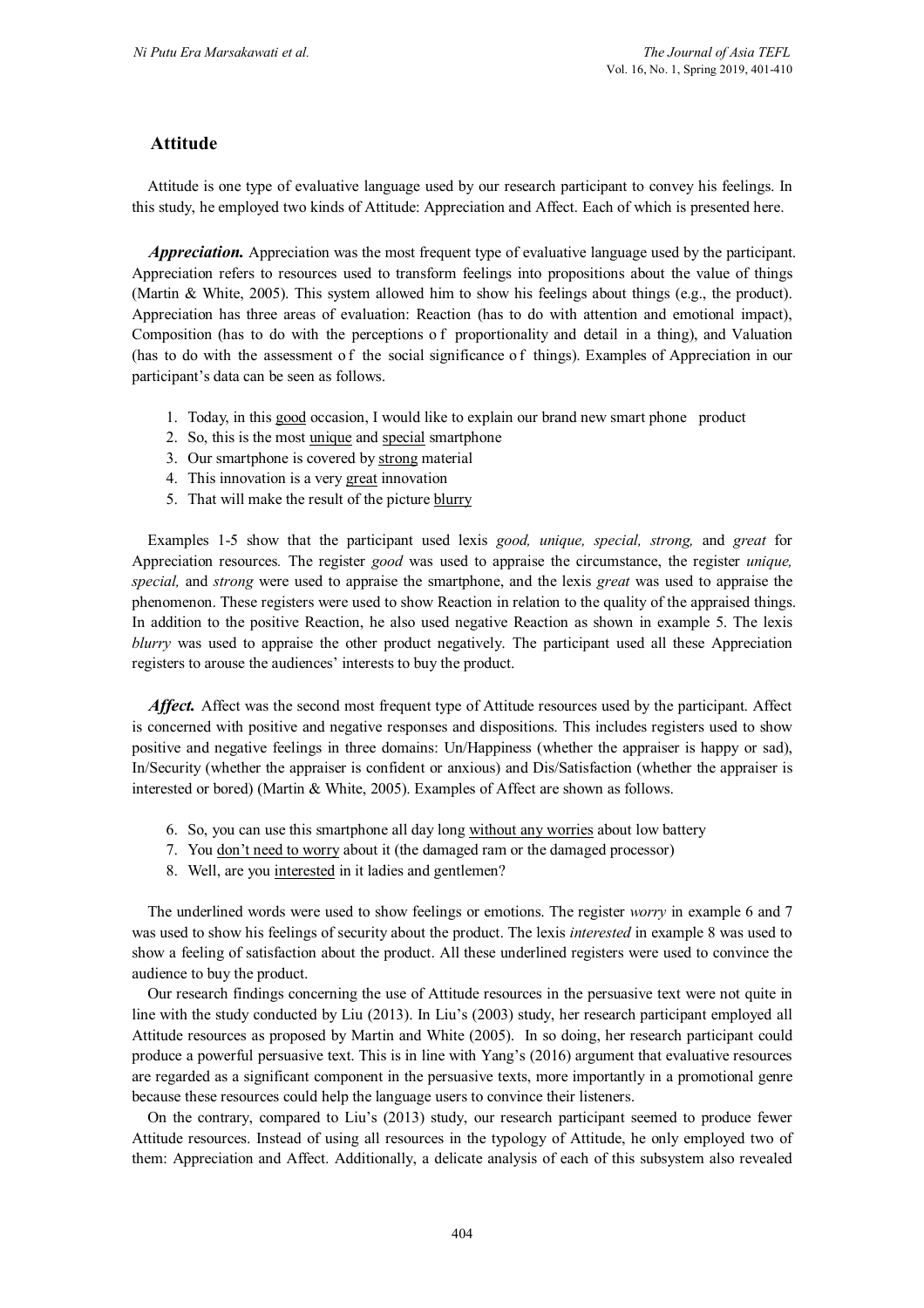that the participant used very limited registers. In reference to the function of Attitude resources in persuasive texts, he seemed to fail in achieving the communicative purpose of the persuasive text.

# **Engagement**

Engagement was another type of evaluative language performed by the participant. Through Engagement resources, he constructed a different level of intimacy by either affirming or distancing himself from what was spoken (Martin & White, 2005). Among the four types of Engagement resources used in this study, he used two types of Engagement: Entertain and Disclaim.

*Entertain.* Entertain was the first most frequent type of Engagement performed by the participant. He employed this resource by using modals and modal adjuncts of probability and usuality. The examples are presented below.

- 9. This tracker chip will help you to find your phone
- 10.So, probably, in your smartphone, the skin is covered by corning glass, right?
- 11.So, whenever there is a brand new series of processor or ram or maybe your ram or processor got damaged

Examples 6-8 show that student used modals (*will*) and modals adjunct (*probably* and *maybe*) to show his range of possibilities.

**Disclaim.** Disclaim was the second most frequent type of Engagement expressed by the participant. Through Disclaim, he expressed his denial or rejection about something. This was shown in the following examples.

- 12.Even though your hand is shaking, the focus is still in the balance
- 13. Another smartphone doesn't have this kind of feature

From the aforementioned clauses, it can be seen that the word *even though* in example 9 was used to express his concession or counter expectation. Meanwhile, the negation used in example 10 indicated a denial of features owned by the other product.

Our research findings concerning the use of Engagement resources revealed that the participant was not quite certain about the delivered issues. This was shown, for instance, by the use of Entertain resources, which presented more about his opinions related to the product. In this case, the participant mainly showed his individual subjectivity toward the presented issue. Through this resource, he anticipated a potential disagreement on the part of the addressee regarding his proportions. Our analysis also revealed that the research participant still used limited Engagement resources in his persuasive text, whereas, the use of Engagement resources is beneficial for language users to show their listeners about their position and stance (Yuliana & Gandana, 2018). In so doing, instead of producing a strong persuasive text, he seemed to produce a less powerful persuasive text.

#### **Graduation**

Graduation was a type of Appraisal used by the participant to grade phenomena whereby feelings were amplified and categories were blurred (Martin & White, 2005). Graduation is divided into two categories: Force and Focus. The former has to do with the intensity of a word or expression. Meanwhile, the latter is concerned with resources used to sharpen and soften the categories. In the case of this study, the participant only used Force. The examples of Force can be seen in the following clauses.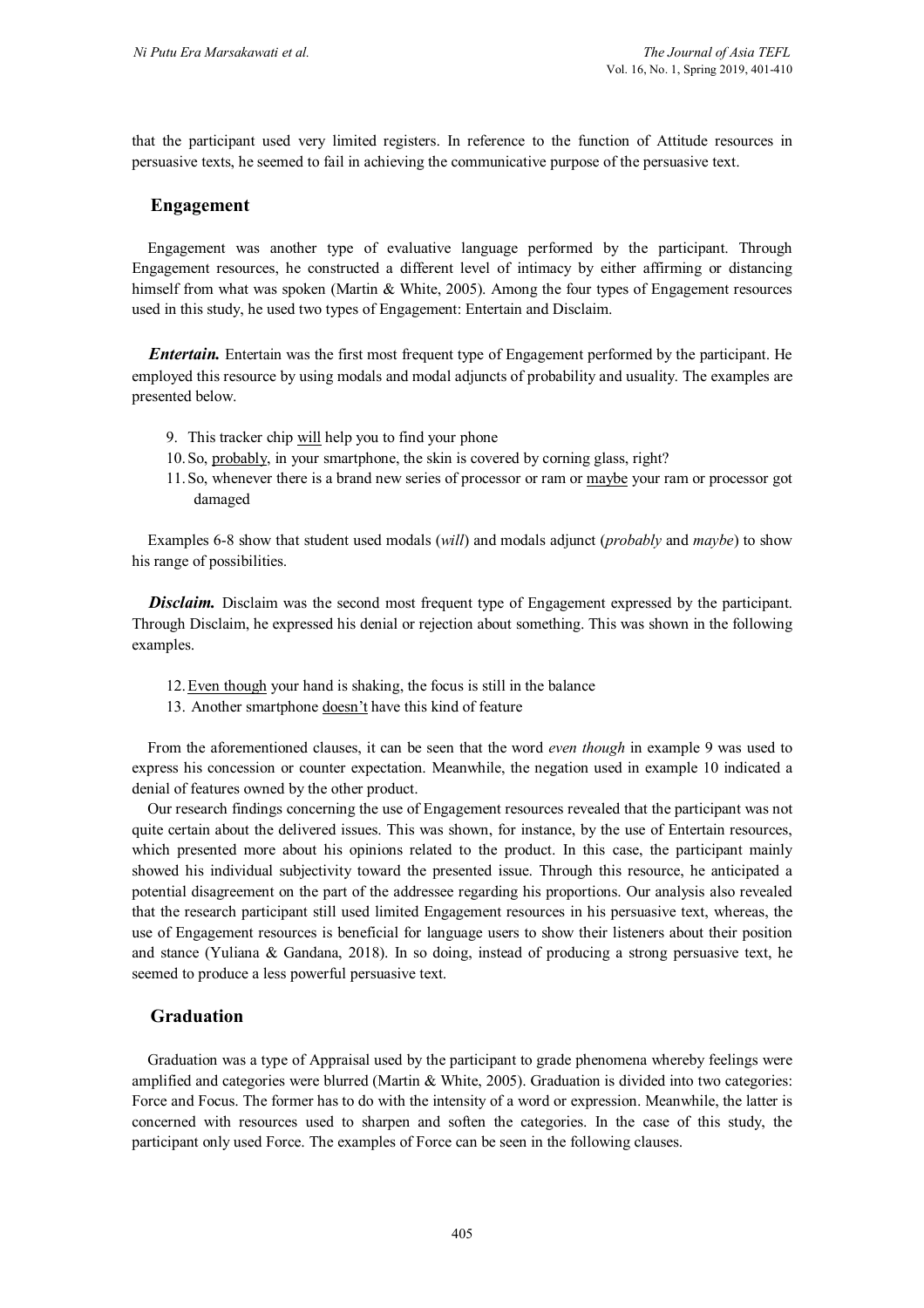- 14. So, this is the most unique and special smartphone
- 15. (It is) so, highly protected and long last
- 16. This innovation is a very great innovation

From these clauses, it can be seen that the underlined words (*the most, so, very*) were used to intensify the meanings to grasp the audiences' attention to the product (Martin & White, 2005). These research findings indicated that the research participant still used limited Graduation resources in his persuasive text. Our research findings support the study conducted by Ngo, Unsworth, and Feez (2012), which found that EFL students tended to have limited Attitudinal and Graduation resources. This might be caused by the lack of exposure given by English lecturers as well as the limited opportunities of the students to use their English in the classrooms (Astuti & Barratt, 2018; Astuti & Lammers, 2017a, 2017b). In order to overcome this, students need to be involved in the acts of creating texts through text familiarization on evaluative language used to create a powerful persuasive text.

# **Evaluative Gestures Employed by the Indonesian EFL Learner in a Spoken Persuasive Presentation**

Our data analysis showed that in relation to Attitude, the participant used one resource out of two sub typologies of gesture: that of positive gesture.

#### **Positive Attitude**

Attitudinal gesture is used to express either positive or negative emotions about people, things, or phenomena to the audience. In this study, the participant performed positive attitude by opening his arms and gesturing with his palms up. Additionally, this positive attitude was also strengthened by the appearance of a smile and some laughter. The examples can be seen in Figure 1.



*Frame 1a Frame 1b*



*Figure 1.* Examples of attitude of the research participant: positive.

Figure 1 shows two instances of positive Attitude performed by the participant through gesture. In Frame 1a, he opened his palms up and put his smile on his face when he was greeting the audience. In Frame 1b, he performed almost the same kind of gesture and smiled when he was introducing himself to the audience. These were performed to welcome the audience and to show his friendliness.

#### **Engagement**

Engagement was used by the participant to source certain attitudes in his performance. Through the analysis, it was found out that he only used Expansion resources. The examples can be seen in Figure 2.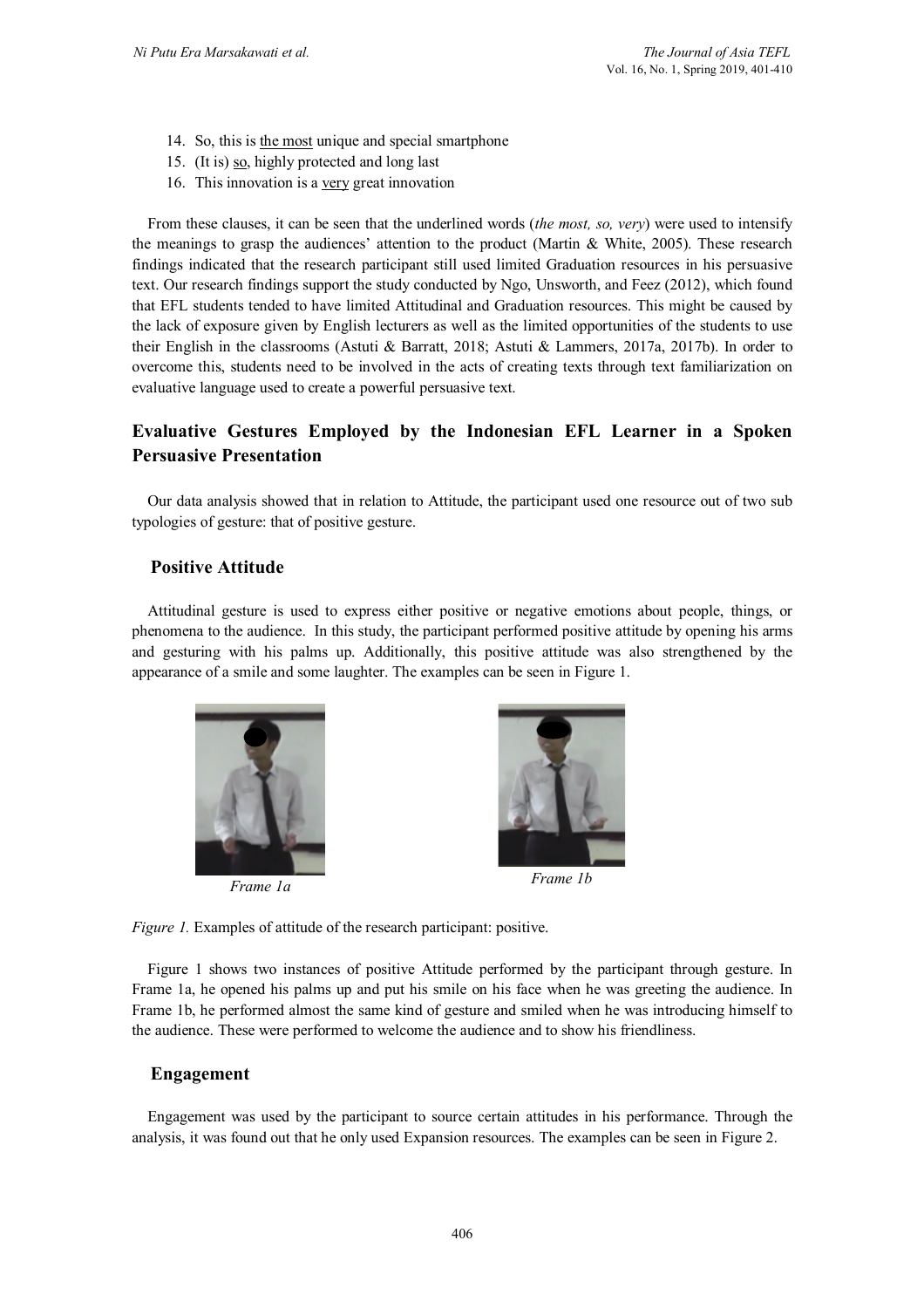



*Figure 2***.** Examples of engagement of the research participant: expansion.

Figure 2 shows two instances of Expansion in Engagement resources performed by the participant. Both Frame 2a and Frame 2b illustrate the supine position of the palm indicating that he expanded his space to the audience.

# **Graduation**

In relation to Graduation, the participant only used Focus in his persuasive presentation. This is illustrated in Figure 3.





*Frame 3a Frame 3b*

*Figure 3.* Examples of graduation of the research participant: focus.

Figure 3 illustrates two instances of Focus as Graduation resource in the gestural Appraisal system. Both frames show about the loose muscle tension of the participant. Surprisingly, these actions were performed accompanying Force resources in his verbiage. In Frame 3a, he stood still with loose, relaxed muscle tension uttering: *"That's all about my introduction and explanation about Hyperius smartphone".*  Meanwhile, the action shown in Frame 3b was performed as he uttered: *"If there're any questions, please feel free to ask"*.

Our study was quite similar with the study conducted by Lim (2017), particularly on the use of expansion resources. Both our study and Lim's (2017) research demonstrated that the Expansion resources were used to invite the audiences to get involved to discuss the presented issues. Even so, our research participant used fewer gestures than the research participant of Lim (2017). This might have been due to the culture of the participant (Cooperrider, Slotta, & Nunez, 2018).

Generally, our research participant used limited gestural resources to convince his listeners about the presented issue. Since the use of gestures could reinforce or strengthen the meanings conveyed through the speech (Lim, 2017; Sato, 2018), the lack of usage of gestural resources in our study might indicate that our research participant failed to convince his audiences about the presented issue effectively.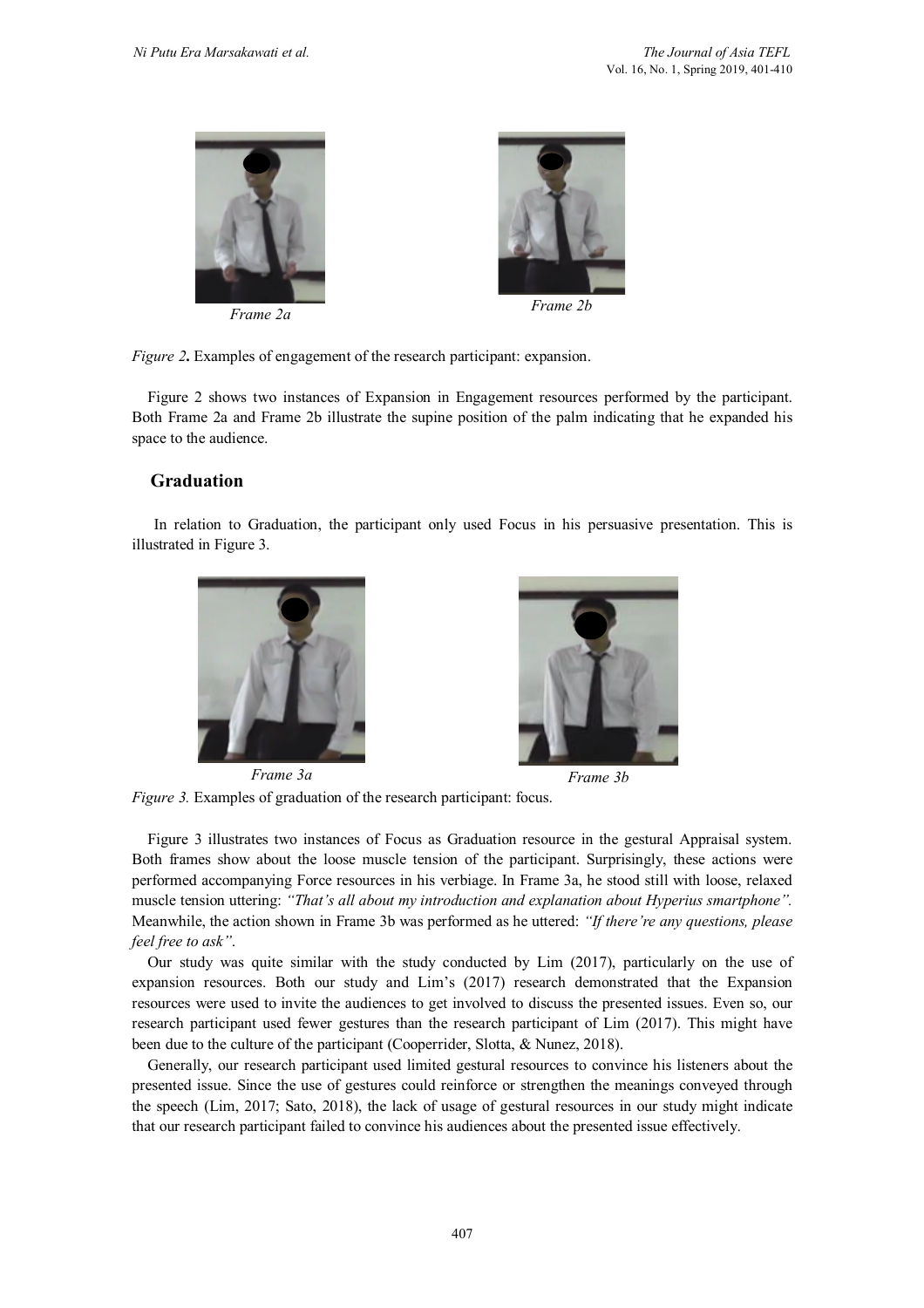#### **Conclusion**

Our study demonstrated how an Indonesian EFL learner used his evaluative language and gestures in the spoken persuasive presentation. Even though he had employed the two resources, he was still considered as a novice speaker because of his limitations of knowledge and skills in utilizing both resources effectively. This research finding might contribute to EFL teaching and learning, in particular, in a Speaking for Business Purposes course in which English lecturers should provide sufficient exposure on the use of evaluative language and gestures in delivering persuasive presentations. This can be done by familiarizing students with authentic materials containing performances of professional speakers, such as TED talks. In addition, English lecturers can arrange speaking practice activities, which require a balanced use of language and gestures. In addition to this, the results of our study also suggest that material designers create learning materials, which consist of explicit evaluative language and gestures used by the students to help them create a powerful spoken persuasive text.

Future researchers who are interested in investigating the same area of investigation may consider studying evaluative resources in other contexts. Additionally, future studies may also involve data from speakers having different levels of English language proficiency and expertise in order to explore and document both similarities and differences of these speakers in using evaluative resources in their communication practices.

#### **Acknowledgements**

We would like to express our thanks to our research participant for his willingness to participate in our study. We also gratefully acknowledge the valuable and helpful comments from the editors of The Journal of Asia TEFL.

#### **The Authors**

*Ni Putu Era Marsakawati* (corresponding author) is a lecturer at the DIII English Department, Faculty of Languages and Arts of Universitas Pendidikan Ganesha (UNDIKSHA). At the present time, she is studying in the English Education doctoral degree program of Universitas Negeri Semarang (UNNES). Her research interests include English language teaching and discourse analysis.

Post Graduate Program Universitas Negeri Semarang Jl. Kelud Utara III, Semarang, Jawa Tengah, Indonesia, 50233 Tel: +6285238294458 Email**:** marsakawatiera@gmail.com

*Januarius Mujiyanto* is a professor at the English Language and Literature Department, Faculty of Languages and Arts of Universitas Negeri Semarang. He teaches applied linguistics and translation. His research interests include linguistics and its pedagogical implication on English language teaching and translation.

English Literature Program Universitas Negeri Semarang Sekaran, Gunung Pati, Semarang, Jawa Tengah, Indonesia, 50229 Tel: +6281325626234 Email**:** yanmujiyanto@gmail.com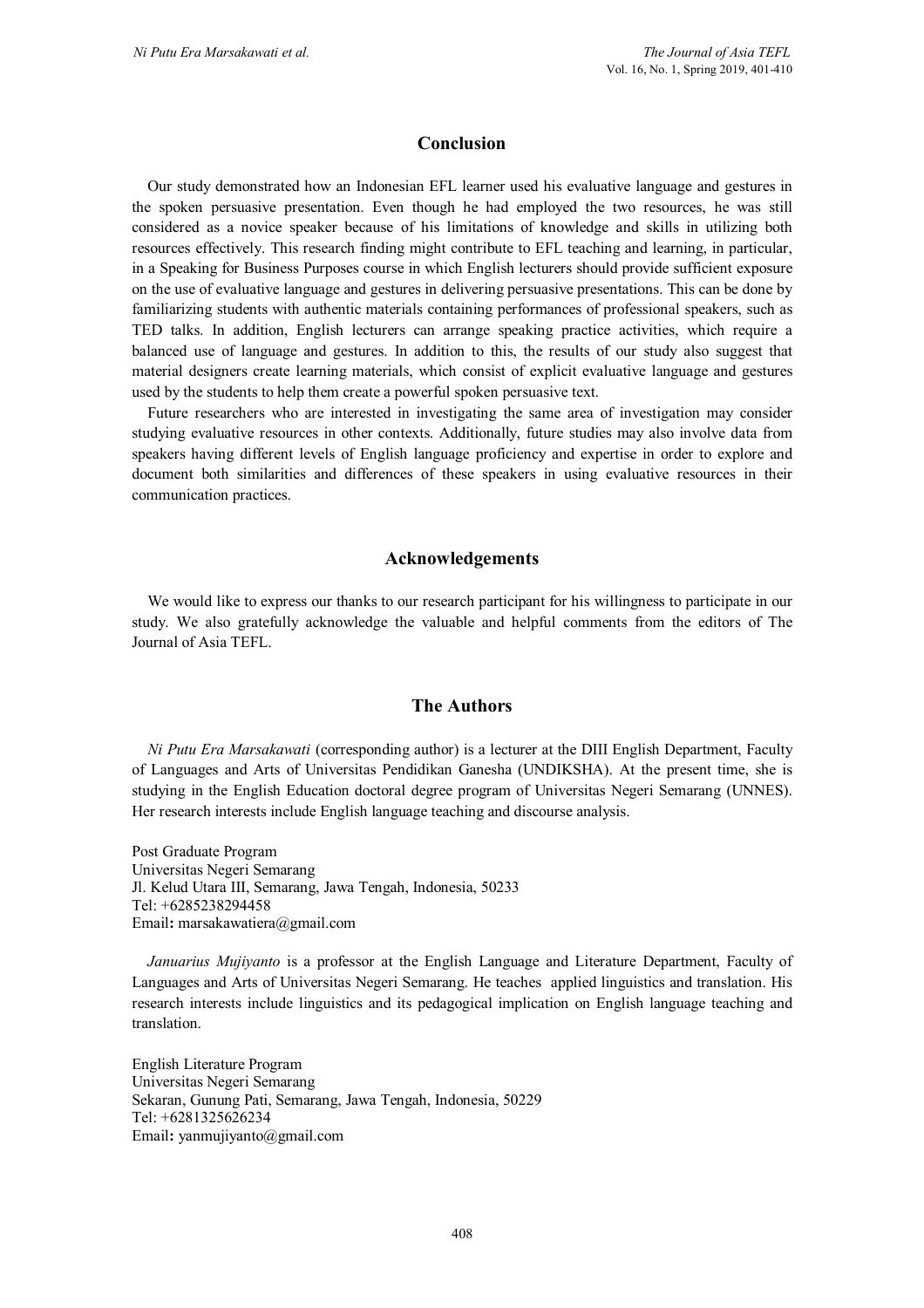*Helena I.R Agustien* is a senior lecturer at the English Education Department, Faculty of Languages and Arts of Universitas Negeri Semarang. She teaches Discourse Studies, Systemic Functional Linguistics, and Curriculum Development. Her research interests include written and spoken discourse analysis and its pedagogical implication on English language teaching.

English Education Program Universitas Negeri Semarang Sekaran, Gunung Pati Semarang Jawa Tengah, Indonesia, 50229 Tel: +628112688500 Email**:** helena.agustien@gmail.com

*Puji Astuti* is a lecturer at English Education Department, Faculty of Languages and Arts of Universitas Negeri Semarang. She teaches English language teaching and language assessment. Her research interest includes cooperative learning in English language teaching.

English Education Program Universitas Negeri Semarang Sekaran, Gunung Pati Semarang Jawa Tengah, Indonesia, 50229 Tell: +6285879671635 Email: puji.astuti.ssu@mail.unnes.ac.id

#### **References**

- Astuti, P., & Lammers, J. C. (2017a). Individual accountability in cooperative learning: More opportunities to produce spoken English. *Indonesian Journal of Applied Linguistics, 7*(1)*,* 215-228.
- Astuti, P., & Lammers, J. C. (2017b). Making EFL instruction more CLT-oriented through individual accountability in cooperative learning. *TEFLIN Journal, 28*(2)*,* 236-259*.*
- Astuti, P., & Barratt, L. (2018). Individual accountability in cooperative learning in EFL classrooms: More opportunities for peer interaction. *The Journal of Asia TEFL, 15*(1)*,* 1-16*.*
- Bhattacharyya, E. (2013). Walk the talk: Technical oral presentations of Engineers in the 21st century. *Social and Behavioural Science, 123,* 344-352*.*
- Brooks, G., & Wilson, J. (2015). Using oral presentations to improve students' English language skills. *Kwansei Gakuin University Humanities Review, 19,* 199-212.
- Cooperrider, K., Slotta, J., & Nunez, R. (2018). The preference for pointing with the hand is not universal. *Cognitive Science. A Multidisciplinary Journal, 42*(4), 1-16. doi: 10.1111/cogs.12585
- Creswell, J. W. (2007). *Qualitative inquiry & research design: Choosing among five approaches* (2nd ed.). London: Sage Publication, Inc.
- Hood, S. (2011). Body language in face-to-face teaching: A focus on textual and interpersonal meaning. In S. Dreyfus, S. Hood, & M. Stenglin (Eds.), *Semiotic margins: Meaning in multimodalities* (pp. 31-52)*.* London: Continuum.
- Kakepto, I., Said, H., Habil, H., Memon, I., & Umrani, A. I. (2013). Technical oral presentation: Analyzing communicative competence of Engineering students of Pakistan for workplace environment. *Research on Humanities and Social Sciences, 3*(2)*,* 185-190*.*
- Knoblaunch, H., & Schnettler, B. (2012). Videography: Analyzing video data as a "focused" ethnographic and hermeneutical exercise. *Qualitative Research, 12*(3*),* 334-356*.*
- Kress, G., & van Leeuwen, T. (2006). *Reading images. The grammar of visual design* (2nd ed.). London: Routledge.
- Kress, G. (2011). Multimodal discourse analysis. In J. P. Gee & M. Handford (Eds.), *The Routledge handbook of discourse analysis* (pp. 35-50)*.* New York: Routledge.